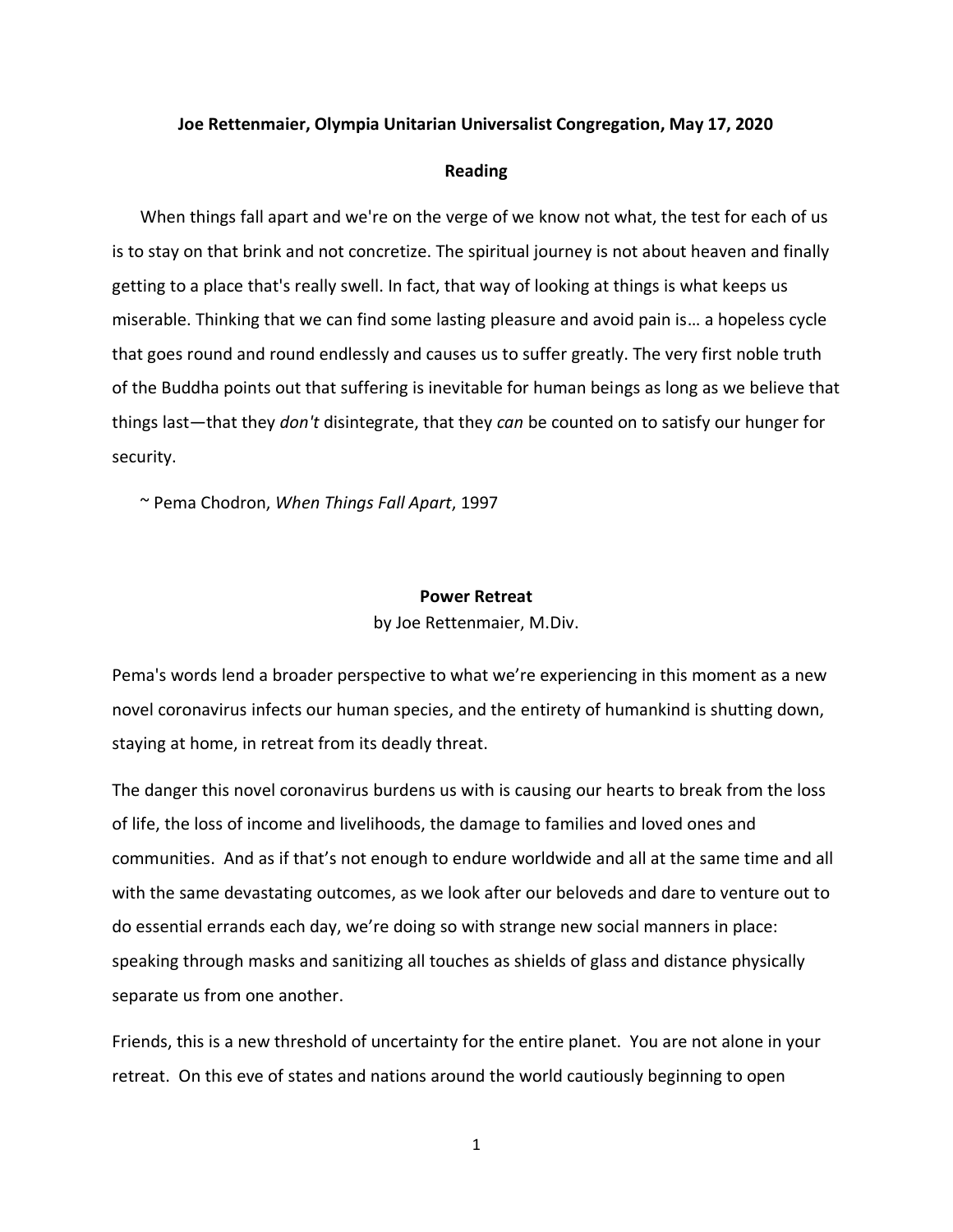themselves up, the very ethics of our communities, our home economies, our healthcare systems are being pushed to a new breaking point. Every single day we are having to rapidly accept new behaviors as science reveals the clearer truth that this virus is not leaving us anytime soon.

In truth, like countless other pandemics in our planet's history, this virus is causing mutations in the very ethics of our social activities. It has already shut down humankind's most powerful industries and nearly every type of socializing worldwide. All at once. Unprecedented. All 7.7 billion of us humans have had to rapidly retreat, and our industrial, energy, and financial powers have had to do the same.

Unexpectedly, though, ecosystems and climates have been able to breathe a sigh of relief and briefly heal from our relentless human harm -- a stunning turn of events we have never had the blessing to stop and witness and realize before. As this COVID Spring has bloomed rapidly among us, we have managed to find cleaner, healthier ways to work and socialize through virtual means, adding love, concern, and the greater good of public health into our homebound retreats.

As we power retreat together as one species among many, I find Pema Chodron's *When Things Fall Apart* to be especially relevant amid our uncertainty. She sheds light on just how much power and faith we can weather during chaotic times.

In the reading I just shared with you, she mentions the first of the Buddha's Four Noble Truths which is that for all living beings suffering is a part of living, and as long as we continue to falsely believe that things can last, that they *don't* disintegrate, that they *can* be counted on to satisfy our hunger for security, we will continue to know suffering.

To briefly explain this more, the Buddha's Four Noble Truths are: the truth of suffering, the truth of the cause of suffering, the truth of the end of suffering, and the truth of the path that frees us from suffering. Now, quite often people tend to get stuck on that first noble truth, the truth of suffering. Or as it's usually interpreted into English, that "life is suffering." But this notion isn't as dire as it sounds. It's actually quite the opposite. We often miss the full meaning of this wisdom because the Pali/Sanskrit term the Buddha actually used is "dukkha." Dukkha is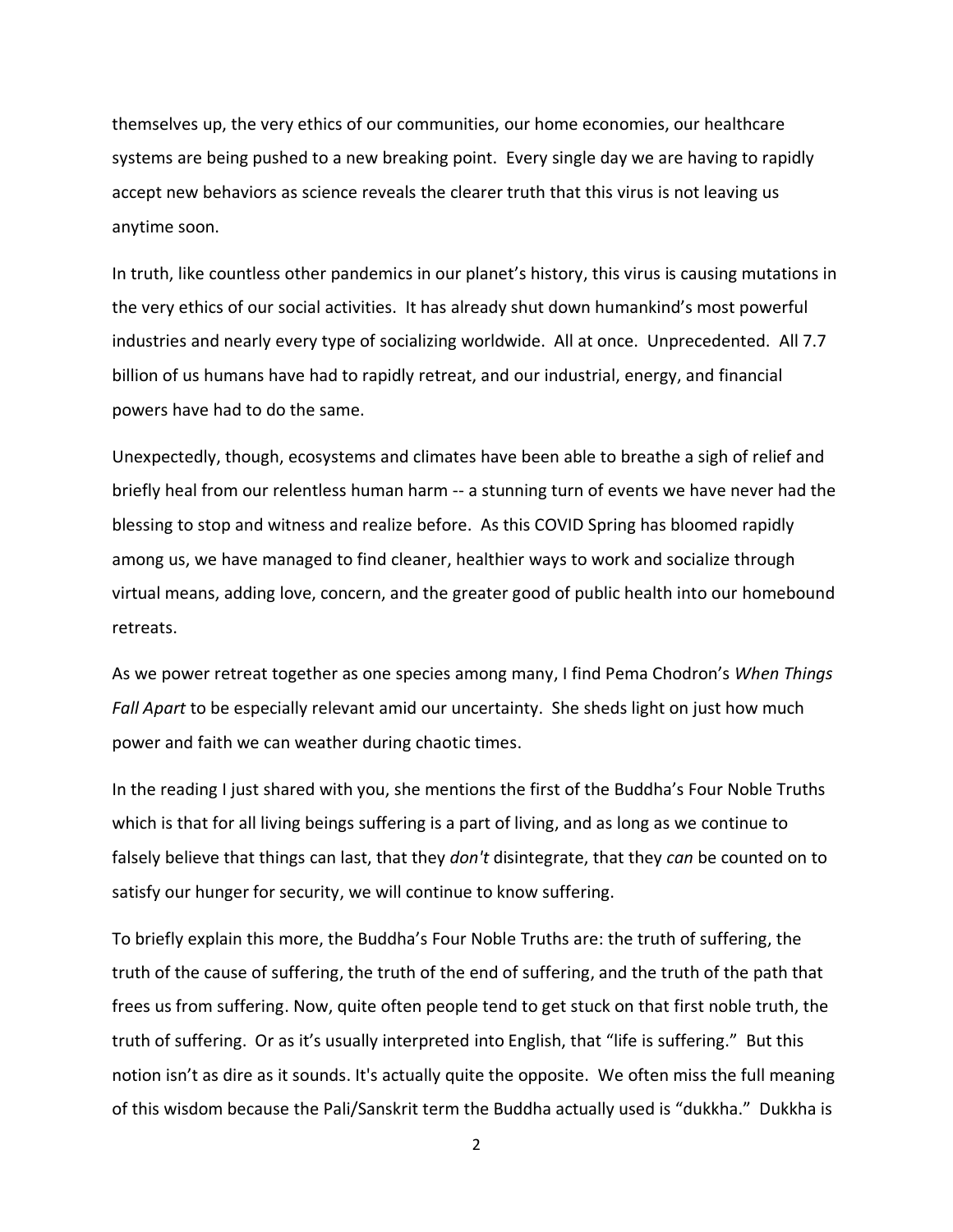usually translated by English speaking scholars into the word "suffering," but a more accurate translation is "incapable of satisfying," or "not being able to bear or withstand anything." Think of dukkha as being closer to the English term "stressful," both the positive and negative connotations it conjures.

The Buddha's notion of dukkha also implies transience, impermanence. Dukkha can be experiencing something precious or joyful, or something miserable or sad. And we can rest assured it will eventually change or end.

So, with his first Noble Truth the Buddha was not saying that everything about living is relentlessly horrid. Instead, as he devoted the last 40 to 45 years of his life to formally teaching his Four Noble Truths to tens of thousands of his followers, he emphasized the happiness and wholesomeness they lead to -- like healthy family life, resilient community, wholesome healthiness that comes from serving a greater good. This is the result of the dukkha that is inherent in our good fortune and joy, as well as our bad fortune and misery.

Another notion Pema Chodron elaborates on in her teachings is samsara. Samsara is that continual desire we all have to pursue lasting pleasures or to avoid experiencing pain. But samsara is a hopeless cycle that goes round and round. As Chodron said, "suffering is inevitable for human beings as long as we believe that things last, that they don't disintegrate, that they can be counted on to satisfy our hunger for security."

With so much change happening during this pandemic, it seems our desire for samsara has been short-circuited friends. Yet all 7.7 billion of us human beings are really hungering for security at this very moment, aren't we….

Dukkha and Samsara are lessons that will span every stage of our lifetimes. There is no living without them being present in our mind and heart. Chodron writes "the only time we ever know what's really going on is when the rug's been pulled out and we can't find anywhere to land. We use these situations either to wake ourselves up, or to put ourselves to sleep. Right now—in the very instant of groundlessness—is the seed of taking care of those who need our care, and of discovering our goodness."